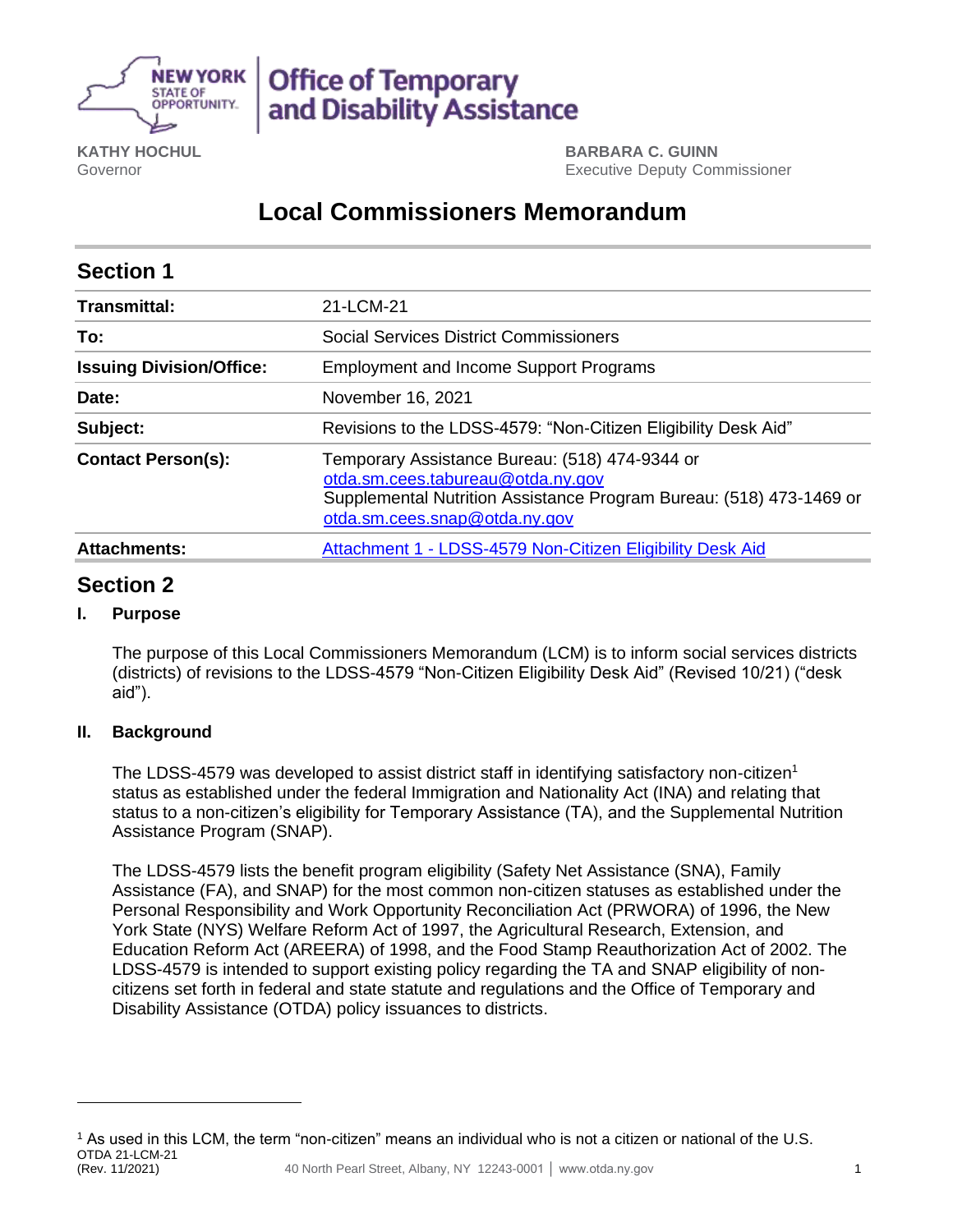#### **III. Program Implications**

The October 2021 version of the LDSS-4579, (Attachment), was updated to include additional acceptable forms of immigration documentation that may be provided by individuals applying for TA and/or SNAP.

It is important to note that the desk aid does not include every form of acceptable documentation to support a non-citizen status that would be satisfactory for benefit eligibility. If an individual presents a document not listed on the desk aid, the district must follow their district's policies and procedures for further guidance. Additionally, questions regarding TA or SNAP eligibility for non-citizens may be directed to the OTDA TA or SNAP bureaus using the contact information provided in Section 1.

The revised desk aid includes, but is not limited to, the following updates:

- Page 2:
	- The section for Welfare Management System (WMS) Alien Citizenship Indication (ACI) code "R" was modified to encompass: "Iraqi or Afghan Special Immigrant SQ/SI Parolee," and "Afghan Humanitarian Parolee." A footnote was added to this section to inform district workers that Afghan Humanitarian Parolees shall be eligible for certain benefits until March 31, 2023, or the end of the individual's parole term, whichever is later. Districts may refer to [GIS message 21 TA/DC071](https://otda.ny.gov/policy/gis/2021/21DC071.pdf) for further guidance.
- Pages 5 and 6:
	- Language included under the "Active Military" section, ACI code "M," and "Veteran" section, ACI code "V," was revised for clarification purposes.
- Page 8:
	- The "Special Immigrant Juvenile (SIJ)" section, ACI code "O," was added. GIS message 21 [TA/DC059](https://otda.ny.gov/policy/gis/2021/21DC059.pdf) includes additional information regarding SIJs.

#### **IV. Forms Ordering Information**

The revised English version of the LDSS-4579: "Non-Citizen Eligibility Desk Aid" is a Print on Demand form by OTDA.

The above referenced document has been posted on the OTDA Intranet website at: [http://otda.state.nyenet/ldss\\_eforms/](http://otda.state.nyenet/ldss_eforms/) and may be available for downloading by districts for reproduction locally, depending on print specifications. For formatting purposes, it is recommended that districts print the form on  $8\frac{1}{2}$  X 14 legal size paper.

Upon the release of this LCM, all previous versions of the "Non-Citizen Eligibility Desk Aid" must immediately be destroyed and replaced with the revised 10/21 version. Any future requests for Print on Demand copies of the English version should be submitted to OTDA using either the OTDA 876 EL (DOC) or OTDA 876 EL (PDF) available at the link above and either mail, fax or e-mail it to:

> Office of Temporary and Disability Assistance BMS Document Services and Operational Support P.O. Box 1990 Albany, New York 12201 E-mail: [forms.orders@otda.ny.gov](mailto:forms.orders@otda.ny.gov) Districts online forms ordering system:<http://formorders/> Fax: (518) 402-0084